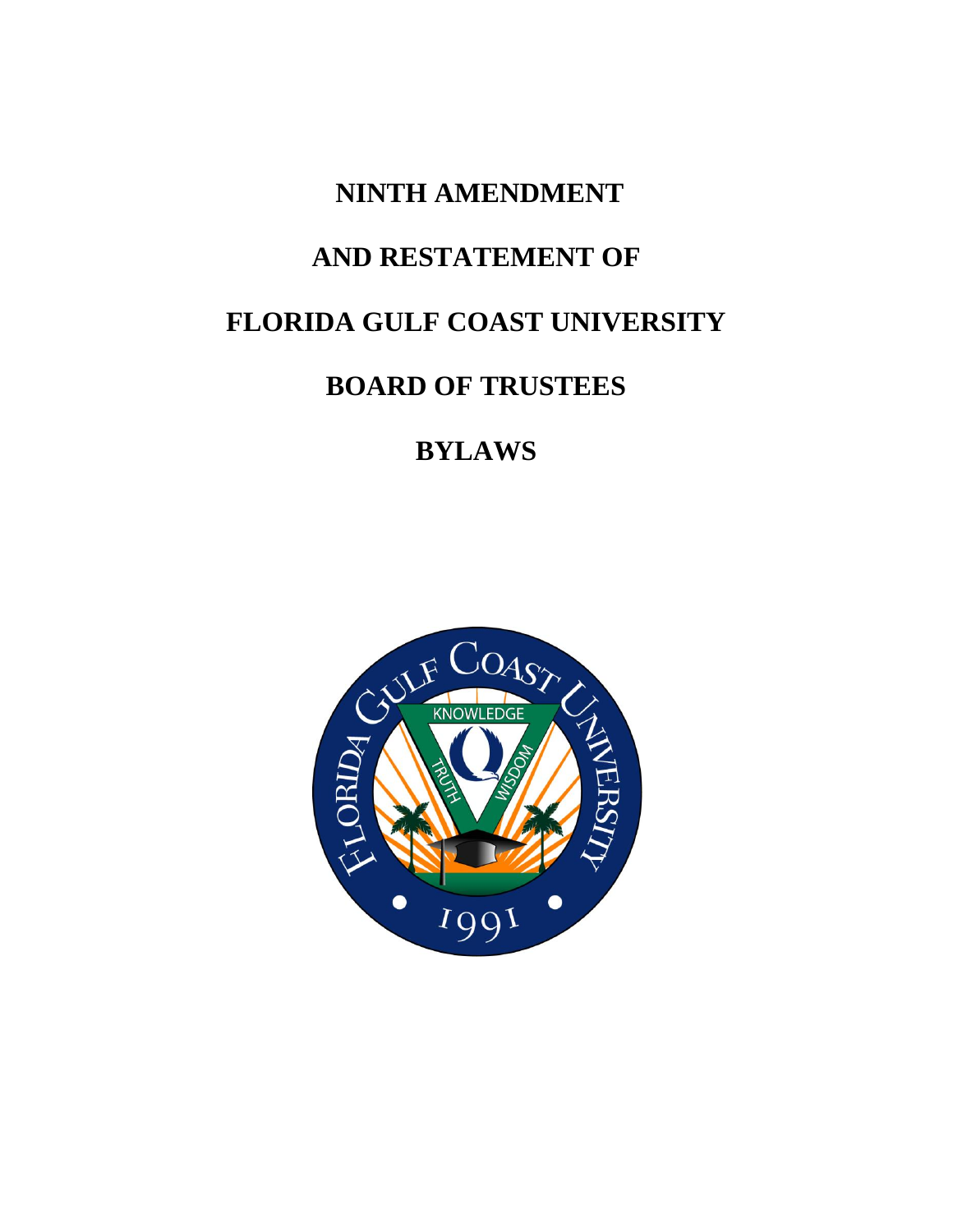### **I. Organization**

The Florida Gulf Coast University Board of Trustees ("the Board") is established as a public body corporate, with all of the powers of a body corporate as provided by Florida law. The Board is vested with the authority to administer Florida Gulf Coast University ("University" or "FGCU") in accordance with the Florida Constitution, Florida law, and delegation of the Florida Board of Governors. The Board is a corporation primarily acting as an instrumentality of the State of Florida pursuant to Section 768.28(2), Florida Statutes, for purposes of sovereign immunity.

## **II. Trustees**

The Board is comprised of thirteen (13) trustees, six appointed by the Governor, five appointed by the Florida Board of Governors, one member who is the President of the Faculty Senate and one member who is the President of the Student Government. Trustees who are appointed by the Governor and the Florida Board of Governors shall be appointed for staggered five-year terms and are subject to confirmation by the Florida Senate. Trustees shall continue to hold office until their successors have been appointed.

## **III. Powers and Duties of the Board**

The Board shall serve as the governing body of Florida Gulf Coast University. It shall select the President of Florida Gulf Coast University to serve at the pleasure of the Board and shall hold the President responsible for the University's operation and management, performance, its fiscal accountability, and its compliance with federal and state laws and regulations, including those of the Board of Governors. The Board shall approve all members of a University direct support organization's Board of Directors. The Board shall have the authority to carry out all lawful functions permitted by Bylaws, its Operating Procedures, Board of Governors regulations, or law. The Board may adopt regulations, rules, and policies consistent with the University mission, with law, and with the regulations and rules of the Board of Governors, in order to effectively fulfill its obligations under the law.

## **IV. Officers**

A. The corporate officers are the Chair, the Vice-Chair, and the University President ("President") who serves as the Chief Executive Officer and Corporate Secretary of the Board. The Chair and Vice-Chair shall be elected from the members appointed by the Governor and the Board of Governors at the first meeting after January 1. Biannually thereafter in even numbered years, the Board shall select the Chair and Vice-Chair. The term of office for Chair and Vice-Chair shall begin on February 1 and expire on the last day of January in the final year of said term. The Chair shall serve for two (2) years and may be re-elected to serve three (3) additional consecutive twoyear terms. Vacancies may be filled at any time by a majority vote of the members of the Board. The Chair and Vice-Chair will continue to hold office until their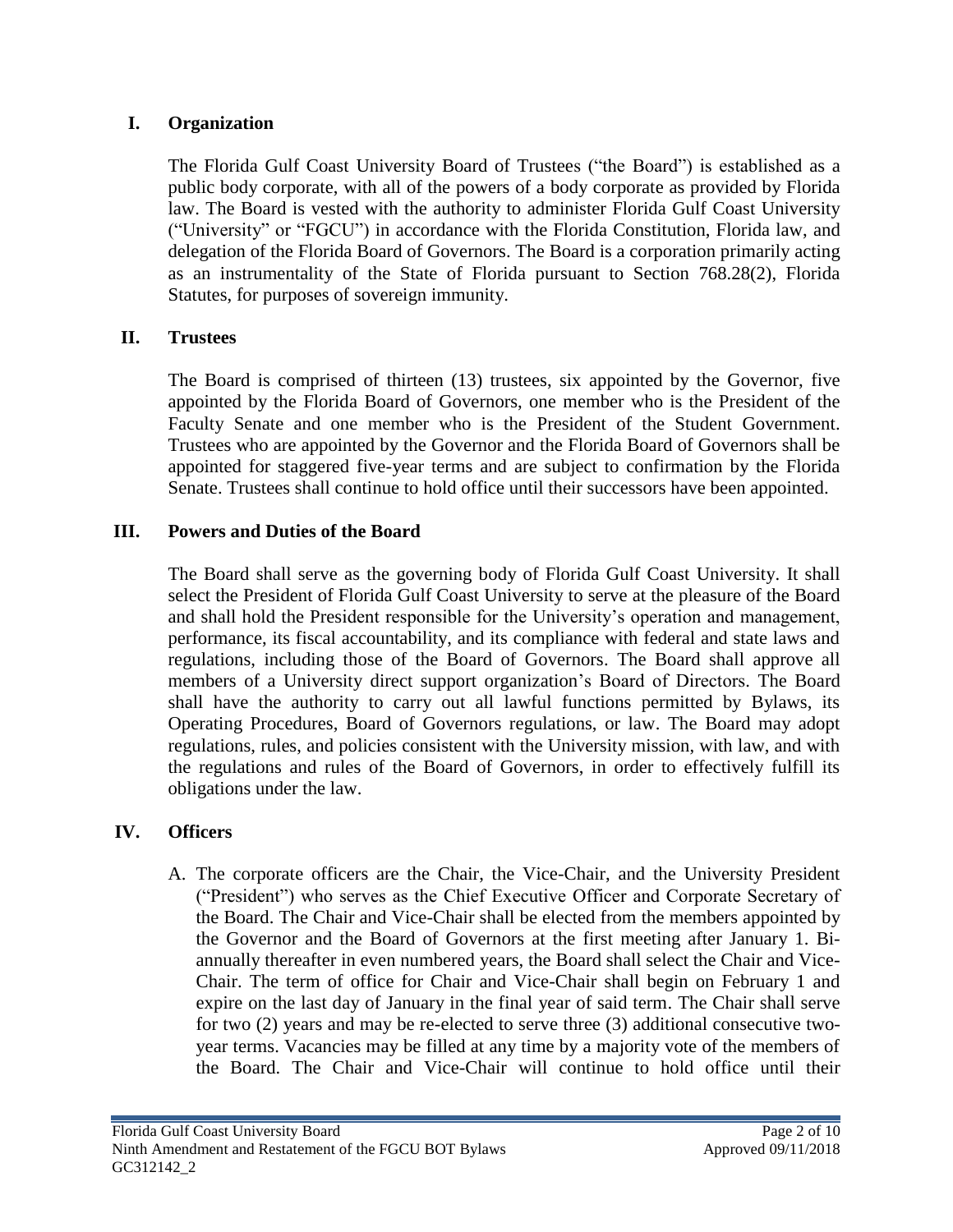successors have been elected. Officers may be removed at any time by the affirmative vote of a majority of the members of the Board.

- B. The Chair appoints the members of and serves as an ex officio voting member of all committees of the Board. The Chair will appoint all committee chairs. The Chair shall appoint at least one representative to the Board of Directors and the Executive Committee of each direct support organization.
- C. The Vice-Chair performs the duties of the Chair with full authority during the absence or disability of the Chair.
- D. The President serves as the Chief Executive Officer and Corporate Secretary of the Board. The President shall be responsible to the Board for all operations and administration of the University and for setting the agenda for meetings of the Board in consultation with the Chair. The President may designate certain functions of the Corporate Secretary.

## **V. Meetings**

- A. Regular Meetings At the first meeting of the calendar year, the Board shall establish a schedule of meetings for the ensuing year which shall provide for a minimum of four regular meetings; at least one scheduled in each quarter of the fiscal year (July 1 – June 30). The Chair shall notify the Governor or the Board of Governors, as applicable, in writing whenever a Board member has three consecutive unexcused absences from regular Board meetings in any fiscal year which may be grounds for removal by the Governor or the Board of Governors, as applicable.
- B. Annual Meeting The annual meeting shall be the last regular meeting scheduled in the fiscal year.
- C. Special Meetings The Board will meet in special meetings, including hearings and workshops, at a time and place designated by the Chair.
- D. Emergency Meetings An emergency meeting of the Board may be called by the Chair upon no less than twenty-four (24) hours' notice whenever, in the opinion of the Chair, an issue requires immediate Board action. Whenever such emergency meeting is called, the Chair will notify the President who will immediately serve either verbal or written notice upon each member of the Board, stating the date, hour and place of the meeting and the purpose for which the meeting has been called. No other business will be transacted at the meeting unless additional emergency matters are agreed to by a majority of those Board members in attendance. The minutes of each emergency meeting will show the manner and method by which notice of such emergency meeting was given to each member of the Board.
- E. Meetings of the Board are open to the public and all official acts, other than those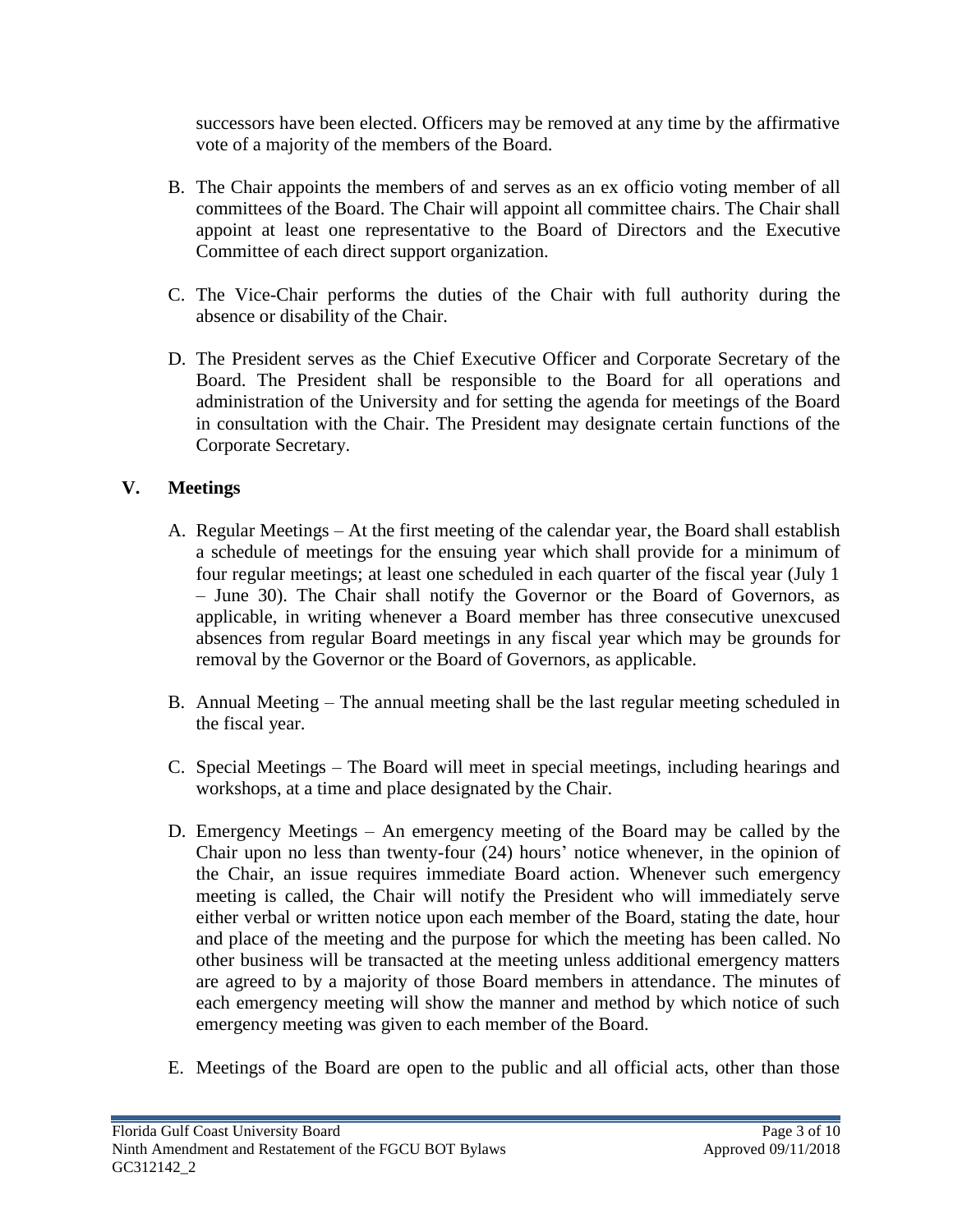exempted by Florida Statutes, shall be taken at public meetings. As required by law, minutes of Board meetings shall be kept by the Corporate Secretary or designee, who shall cause them to be printed and preserved. Within two (2) weeks after a Board meeting, detailed meeting minutes for all meetings, including the vote history and attendance of each trustee, shall be posted prominently on the University's website. The schedule of meetings shall also be available on the University's website at [http://www.fgcu.edu](http://www.fgcu.edu/) (Board of Trustees).

- F. Executive Sessions As provided by law, the Board may conduct closed executive sessions when it meets to consider or discuss such matters as pending litigation, collective bargaining, or evaluation of claims filed with a risk management program.
- G. Notice of Meetings
	- 1. Notice of regular meetings, committee meetings, and special meetings of the Board will be given not less than seven (7) days before the event and will include the Agenda or a statement of the general subject matter to be considered.
	- 2. Whenever an emergency meeting is scheduled to be held, the Corporate Secretary will notify with a press release all media outlets in the five (5) county FGCU service area, including the time, date, place, and purpose of the meeting.
	- 3. Notwithstanding anything in these bylaws to the contrary, all such notice matters shall meet the requirements of Florida law regarding public meetings and public records.
- H. Meetings by means of Telephone Conference Calls and other Communications Media Technology
	- 1. The Board may use telephone conference calls and other communications media technology to conduct Board business in the same manner as if the proceeding were held in person.
	- 2. To attend a meeting of the Board by telephone conference or other means of communications media technology, the member shall provide the President or designee a written request to attend the Board meeting by telephone conference or other means of communications media technology at least fourteen (14) days in advance. A member may attend a meeting by telephone conference or other means of communications media technology provided that the member can hear and speak to all other members (allowing for simultaneous transmission). Participation by a member by telephone conference or other means of communications media technology shall constitute attendance in person at the meeting.
	- 3. The Board may participate in and hold a meeting of which all members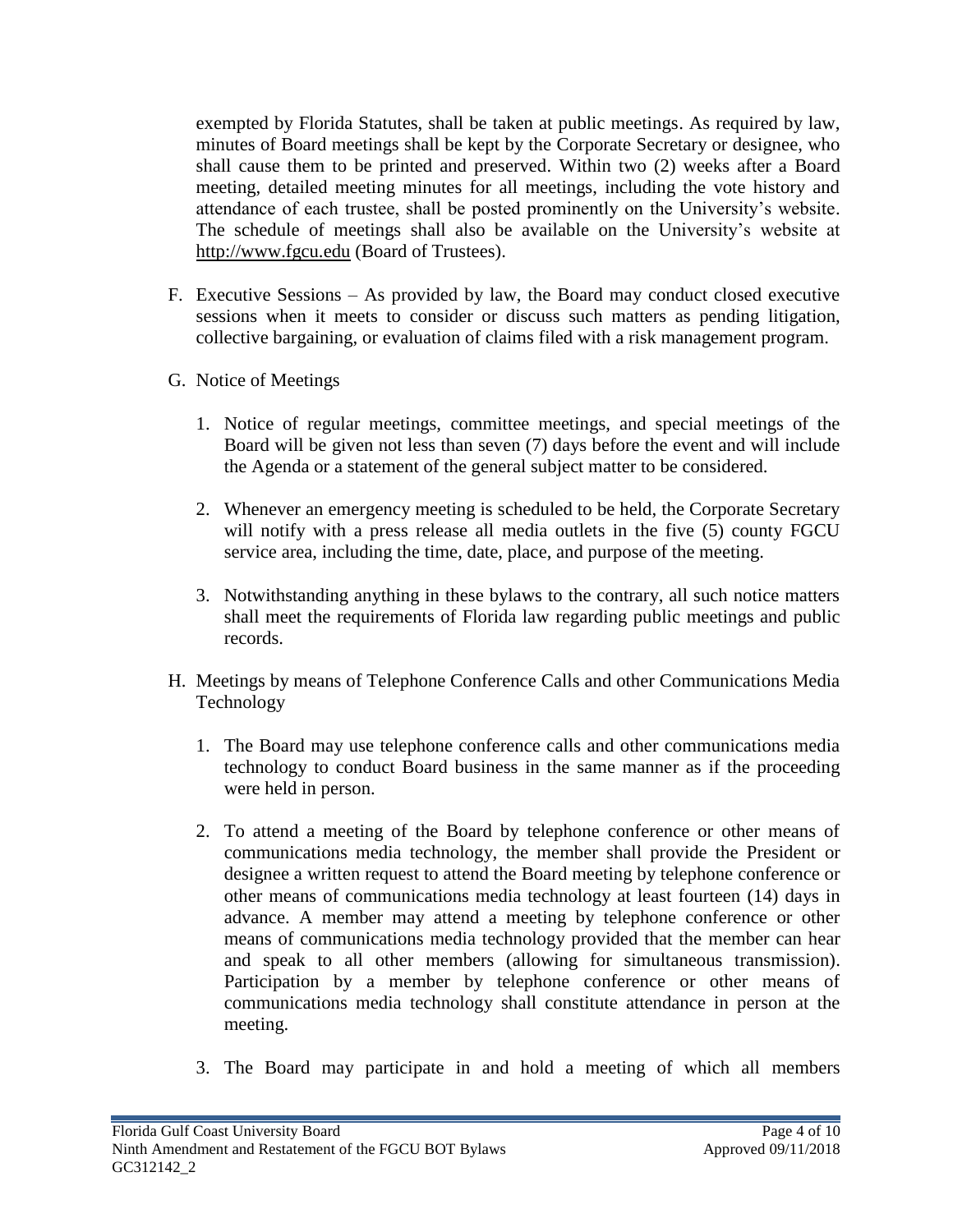participating in the meeting can hear and speak to each other (allowing for simultaneous transmission) provided that thirty (30) days' notice is given to the President. Participation in such meeting shall constitute attendance in person at the meeting. The notice of any meeting which is to be conducted by means of communication media technology, will state where and how members of the public may gain access to the meeting and such notice shall meet the requirements of paragraph IV(G) above.

- I. Quorum A majority of the members of the Board must be present and voting to constitute a quorum for the transaction of business. No business will be transacted without an affirmative vote of the majority of the members of the Board present at a meeting where a quorum of the Board is present. The use of proxies for purposes of determining a quorum, for voting, or any other purpose is prohibited.
- J. Parliamentary rules The most recent edition of "Roberts Rules of Order" will be followed in conducting the meetings of the Board, unless otherwise provided by the Board.

### **VI. Agenda**

- A. The President or designee shall prepare the agenda for meetings of the Board in consultation with the Chair. Any request by a trustee to include an item on the agenda shall be made in writing to the President sufficiently in advance of the meeting to permit a determination to be made as to the propriety and practicability of including that item on the agenda. In consultation with the Chair, the President or designee will assemble the items received with sufficient time to prepare the agenda in advance of each meeting and provide a copy of the agenda to each member of the Board at least seven (7) days prior to the meeting. If additional items or supporting documentation become available, a supplemental agenda will be provided at least two (2) days prior to the meeting.
- B. Unless otherwise stated by the Board, the agenda for the Board meetings shall include:
	- 1. Opening Remarks by the Chair
	- 2. Standing Reports
	- 3. President's Report
	- 4. Consent Agenda
	- 5. Academic/Student/Faculty Affairs Committee
	- 6. Finance, Facilities, and Administration Committee
	- 7. Audit and Compliance Committee
	- 8. Old Business
	- 9. New Business
	- 10. Closing Remarks by the Chair
	- 11. Adjourn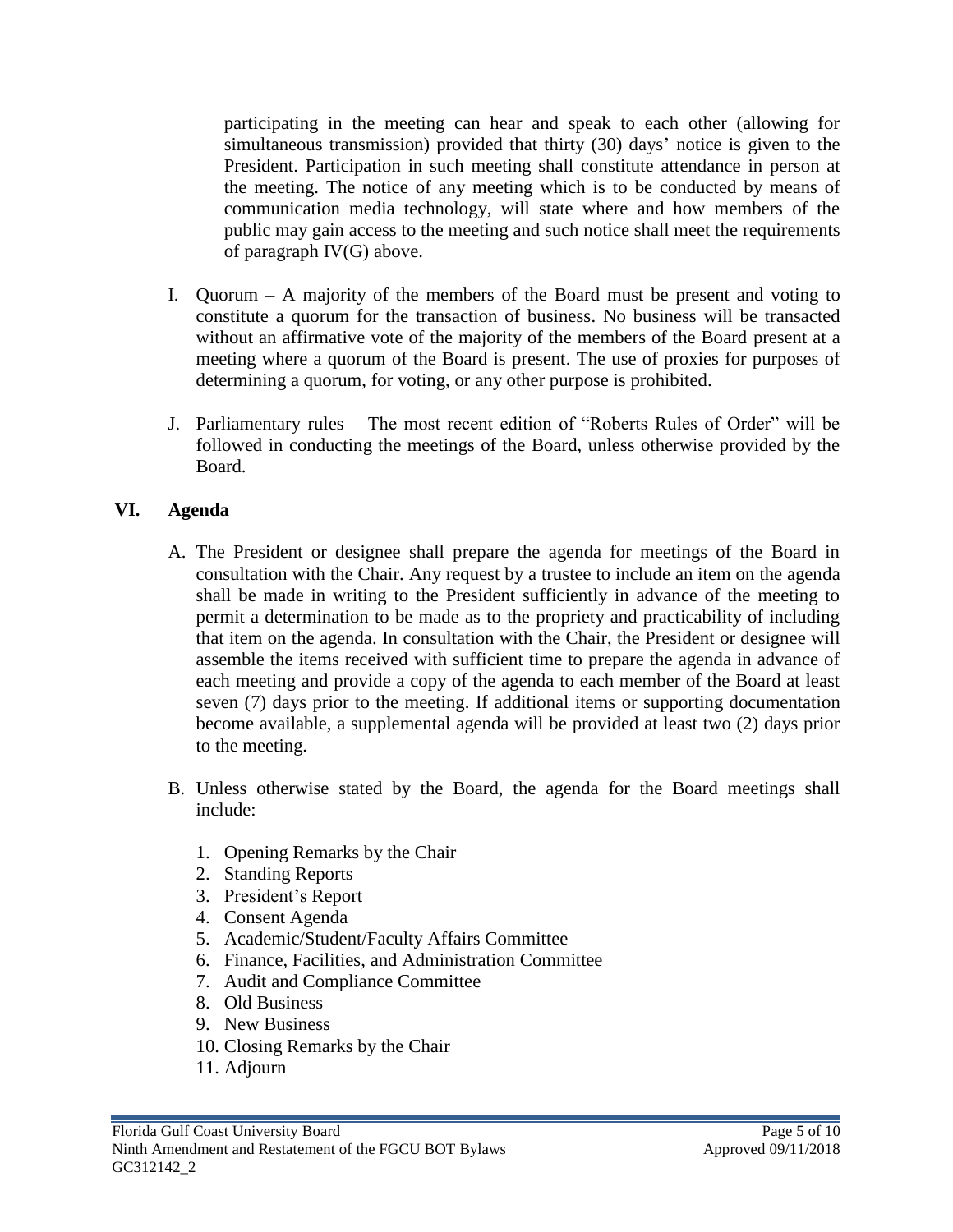- C. Unless otherwise noted on the agenda, public comment on an agenda item will be heard during the appropriate committee in accordance with Section VI, Appearances Before the Board.
- D. Upon approval of the Board Chair, Board committee chairs may bring additional items not included on the published agenda to the full Board meeting.
- E. The Board may also consider agenda items, not included in the published agenda, that are emergencies. The agenda item will include a statement of the nature of the emergency requiring Board action. Information relating to an emergency item will be distributed to the Board prior to or at the beginning of the meeting.

### **VII. Appearances Before the Board**

- A. The Board will afford to each individual and representatives of groups a reasonable opportunity to be heard on any agenda item. Public input will be accepted by the Board immediately following committee discussion on each item and before any votes. An individual or representatives of groups may be heard on any Board agenda item by completing a request form and submitting it prior to the Agenda item being heard. The request form will include the individual's name, address, and agenda item to be addressed. Speaker's comments will be subject to a three (3) minute maximum time limitation. Speakers shall confine their remarks only to the agenda item being addressed. If it appears that there are more speakers desiring to speak than may be accommodated, the Board may reduce the maximum amount of time allowed each speaker, or limit the number of speakers that may address an agenda item or topic. In order to proceed with the essential business of the Board in an orderly manner, any speaker who attempts to disrupt a Board meeting will be subject to appropriate action (including removal) pursuant to law.
- B. An individual or group representative who desires to submit an item for the Board's Agenda concerning a subject within the Board's jurisdiction must submit a written request to the President, 10501 FGCU Blvd. South, Fort Myers, FL 33965-6565. The written requests must state the individual's name, address, the item that they would like the Board to consider placing on the agenda, and the reasons thereof. Requests received later than twenty-one (21) days before the meeting may be deferred to the next meeting for consideration. The President, in consultation with the Chair, will determine if and when the item will be heard and may decline to hear any matter determined to be outside the Board's jurisdiction.

#### **VIII. Committees**

A. The Finance, Facilities, and Administration Committee shall review and recommend for consideration by the Board policies related to the financial and administrative functions of the University. The Chair shall appoint any number of Trustees to the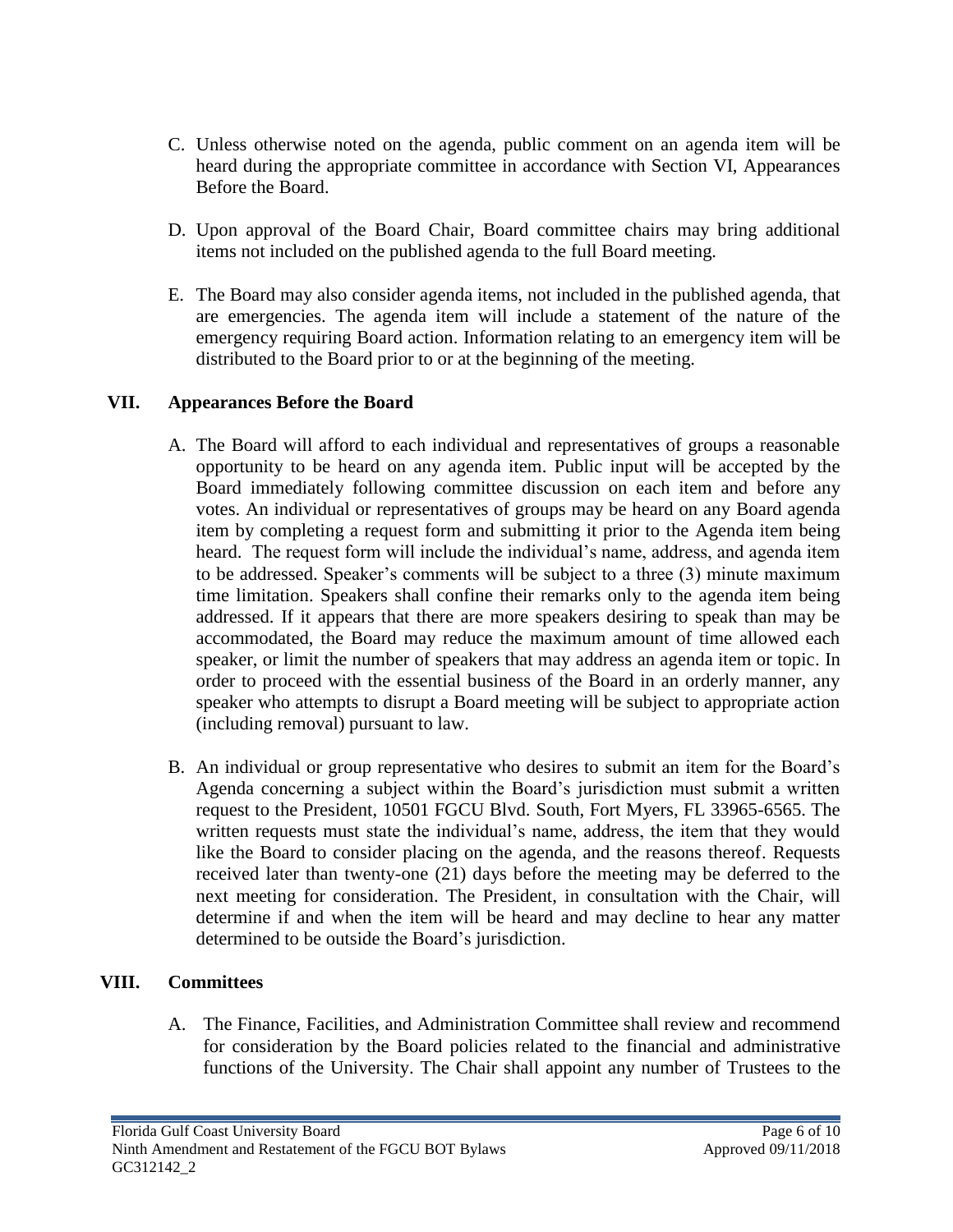Finance, Facilities, and Administration Committee and designate one (1) to serve as the Committee Chair. The Vice President for Administrative Services and Finance shall serve as staff to the Finance, Facilities, and Administration Committee.

- B. The Academic/Student/Faculty Affairs Committee shall review and recommend for consideration by the Board policies related to the academic and student affairs functions of the University. The Chair shall appoint any number of Trustees to the Academic/Student/Faculty Affairs Committee and designate one (1) to serve as the Committee Chair. The Provost and Vice President for Academic Affairs shall serve as staff to the Committee for purposes of academic and faculty affairs matters. The Vice President for Student Affairs shall also serve as staff to the Committee for purposes of student affairs issues.
- C. The Audit and Compliance Committee shall review and recommend for consideration by the Board, charters, plans, policies, and other documents related to the audit, as well as the compliance functions of the University. The Chair shall appoint any number of Trustees to the Audit and Compliance Committee and designate one (1) to serve as the Committee Chair. The chief audit executive as well as the chief compliance & ethics officer shall serve as staff to the Committee for purposes of audit and compliance responsibilities and functions.
- D. The Chair may establish additional ad hoc committees as deemed necessary for the orderly conduct of the business of the Board. Each ad hoc committee shall have a minimum of three members of the Board. In addition, the Chair may appoint to any standing or ad hoc committee (including the Finance, Facilities, and Administration Committee, the Academic/Student/Faculty Affairs Committee, and the Audit and Compliance Committee) one or more member(s), who shall serve on said committee(s) for a term designated by the Chair, or if no term is designated until removed by the Chair.
- E. Authority No committee has the power or authority to commit the Board to any policy or action unless specifically granted such power or authority by the Board. Committee Chairs will report committee action as a recommendation for consideration and action by the Board. If the Board, however, authorizes a committee to act on a matter referred to it, the Committee Chair will report the action taken to the Board at its next scheduled meeting.
- F. The Board may act as a Committee of the Whole. In the event the full Board is serving on any committee, the action of the committee by a majority of the committee members where a quorum is present shall constitute the action of the Board without further action.

### **IX. Committee Meetings**

A. Any committee of the Board may meet upon call of its Chair to carry out its duties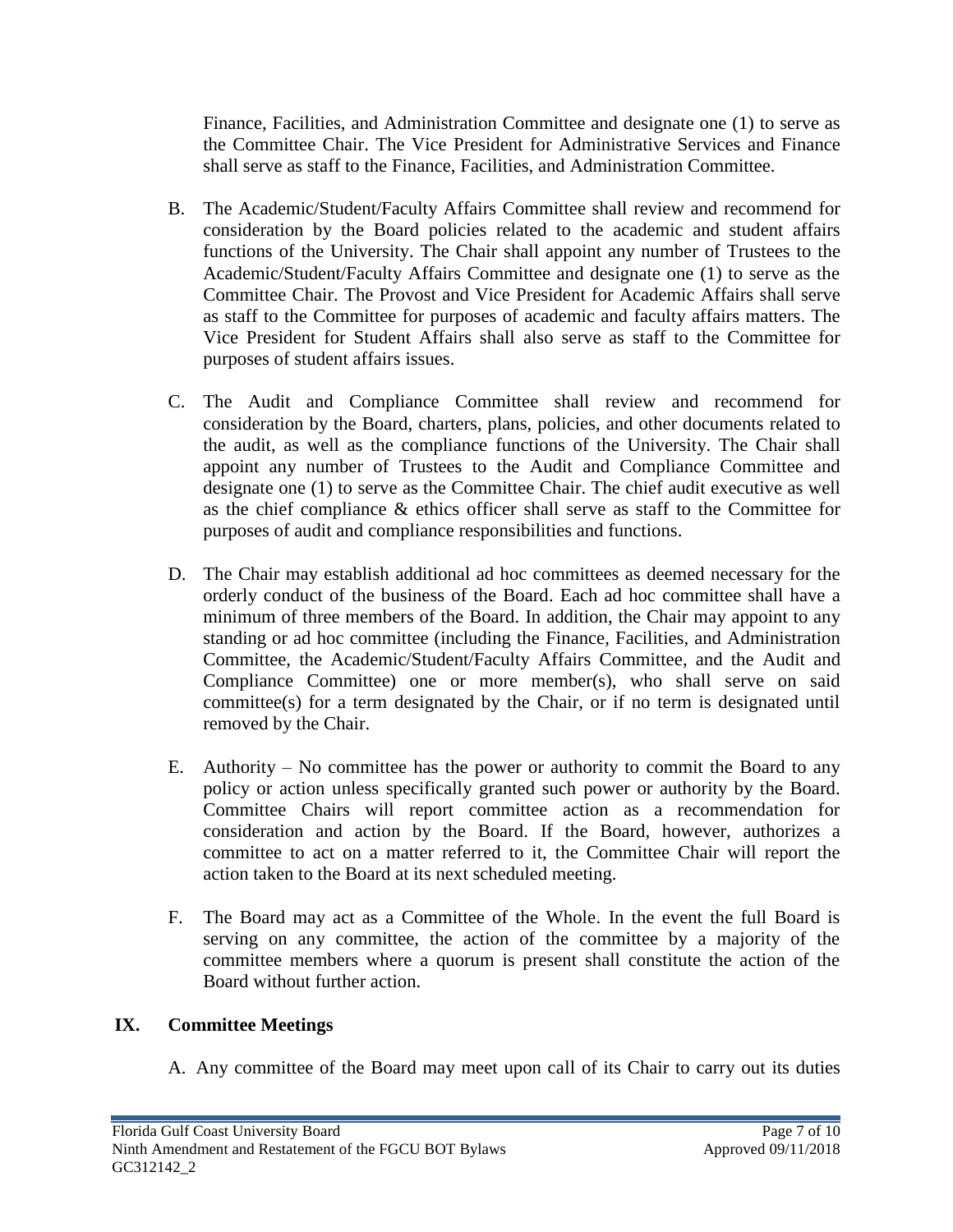and responsibilities. Meetings shall be noticed under the procedures established for the Board.

- B. Quorum A majority of the members of a committee must be present and voting to constitute a quorum for the transaction of business.
- C. Persons desiring to appear before a committee of the Board shall make such written request to the President, Florida Gulf Coast University, 10501 FGCU Blvd. South, Fort Myers, FL, 33965-6565 following the procedure specified for Board meetings in paragraph VI above.
- D. Persons desiring to place a new item before a committee shall make such a written request to the President, Florida Gulf Coast University, 10501 FGCU Blvd. South, Fort Myers, FL, 33965-6565 following the procedure specified for Board meetings in paragraph VI above.

## **X. Communications Policy**

- A. Communication with Board It is the policy of the Board that there shall be a useful exchange of information between the Board and the various constituencies served by the University. The purpose of this policy is to enable the Board to make informed judgments in taking actions that affect the governance of the University. To this end, the President, as chief executive officer, is charged with the responsibility of maintaining communication between the Board and the various University constituencies, including students, faculty, staff, alumni, and others, as appropriate.
- B. The President is expected to inform the Board in an accurate and timely fashion of the views of various University constituencies and to apprise and educate the Board concerning significant issues, opportunities, achievements, and concerns that have or will confront the University and those constituencies. To aid in that process, the President is encouraged to invite other members of the University community to attend and participate in meetings of the Board or its committees. The President, in choosing representatives of constituencies to participate in meetings, may select representatives from existing support organizations now serving the University, such as: Faculty Senate, Student Government, Staff Advisory Council, Alumni Association, the Florida Gulf Coast University Financing Corporation, and the Florida Gulf Coast University Foundation Inc. In addition, when relevant and appropriate, the President may, from time to time, arrange for other informed students, faculty, staff, alumni, benefactors, and interested parties to present views to the Board or its committees.
- C. Spokesperson for the Board The Board's designated spokesperson shall be its duly elected Chair, or if delegated by the Chair, its Vice-Chair. Individual Board members may speak as such to the public and media, but speaking for the Board is the responsibility of the Chair.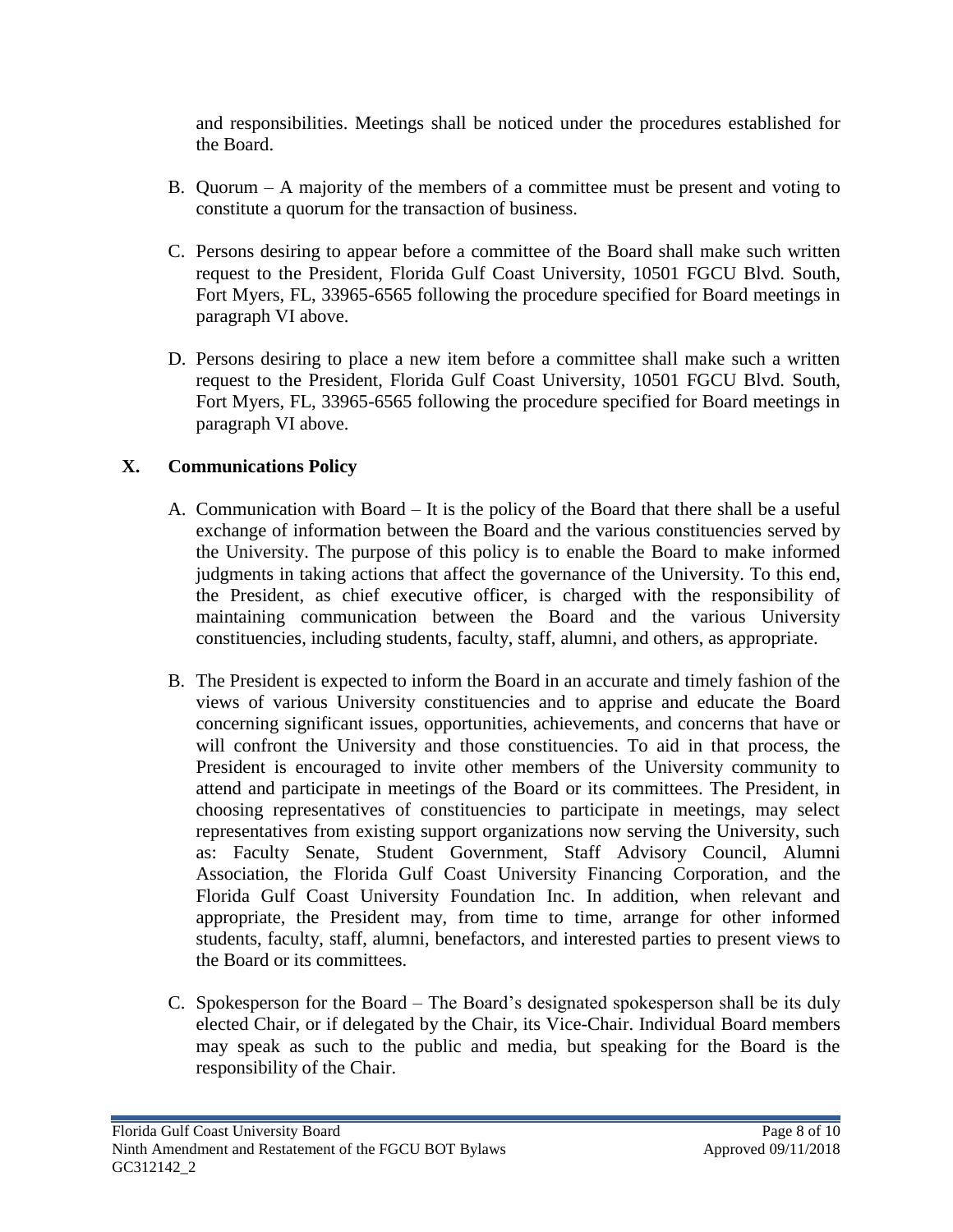D. Any public records requests made of the Board are to be directed to the University President or designee, in accordance with Florida's statutorily-defined terms and provisions related to records of public entities. The University President or designee will inform the Board of any such request, and provide copies of responses as applicable.

#### XI. **Miscellaneous Provisions**

- A. Amendments These bylaws may be altered, amended, or repealed by the affirmative vote of a majority of the Board members voting in any regular or special meeting having a quorum.
- B. Indemnification Whenever any civil (including administrative) or criminal action or threat of action has been asserted against a current or former Trustee or President for any act or omission arising out of and in the course of the performance of his or her University duties and responsibilities, the University shall defray all cost of defending such action or threat of action, including reasonable attorney's fees and expenses together with cost of appeal, and shall save harmless and protect such person from any financial loss resulting from the performance of his or her duties and responsibilities unless (a) indemnification is prohibited by law, or (b) the Board determines by a vote of at least two-thirds (2/3) of its members then serving that said individual acted in bad faith or with willful misconduct. Claims based on such actions or omissions may be settled prior to, during, or after the filing of suit or commencement of other formal process thereon. The Board may arrange for and pay the premium for appropriate insurance to cover all such losses and expenses. University duties and responsibilities shall include service to other entities, including service on affiliate boards or committees, where such service is assigned, required or requested by the University or is due to University responsibilities or roles. Nothing in this provision shall waive or derogate from the application or protection of insurance, or of sovereign or other immunity under any law or constitution. Any available insurance and immunity shall provide primary protection. However, indemnification under this provision shall be provided to an affected current or former Trustee or President who qualifies for indemnification under this Section when he or she is not promptly or adequately protected by insurance or immunity on the following condition. The indemnified person shall first agree in writing to use best reasonable efforts to provide, to the extent possible, for the University to obtain the benefit of the indemnified person's right to insurance coverage or other protection, whether by assignment, cooperation, subrogation or other means.
- C. Limitation of Liability The Board is a public body corporate primarily acting as an instrumentality or agency of the state pursuant to Florida law for purpose of sovereign immunity.
- D. Ethics Policy Trustees stand in a fiduciary relationship to the University. Therefore,